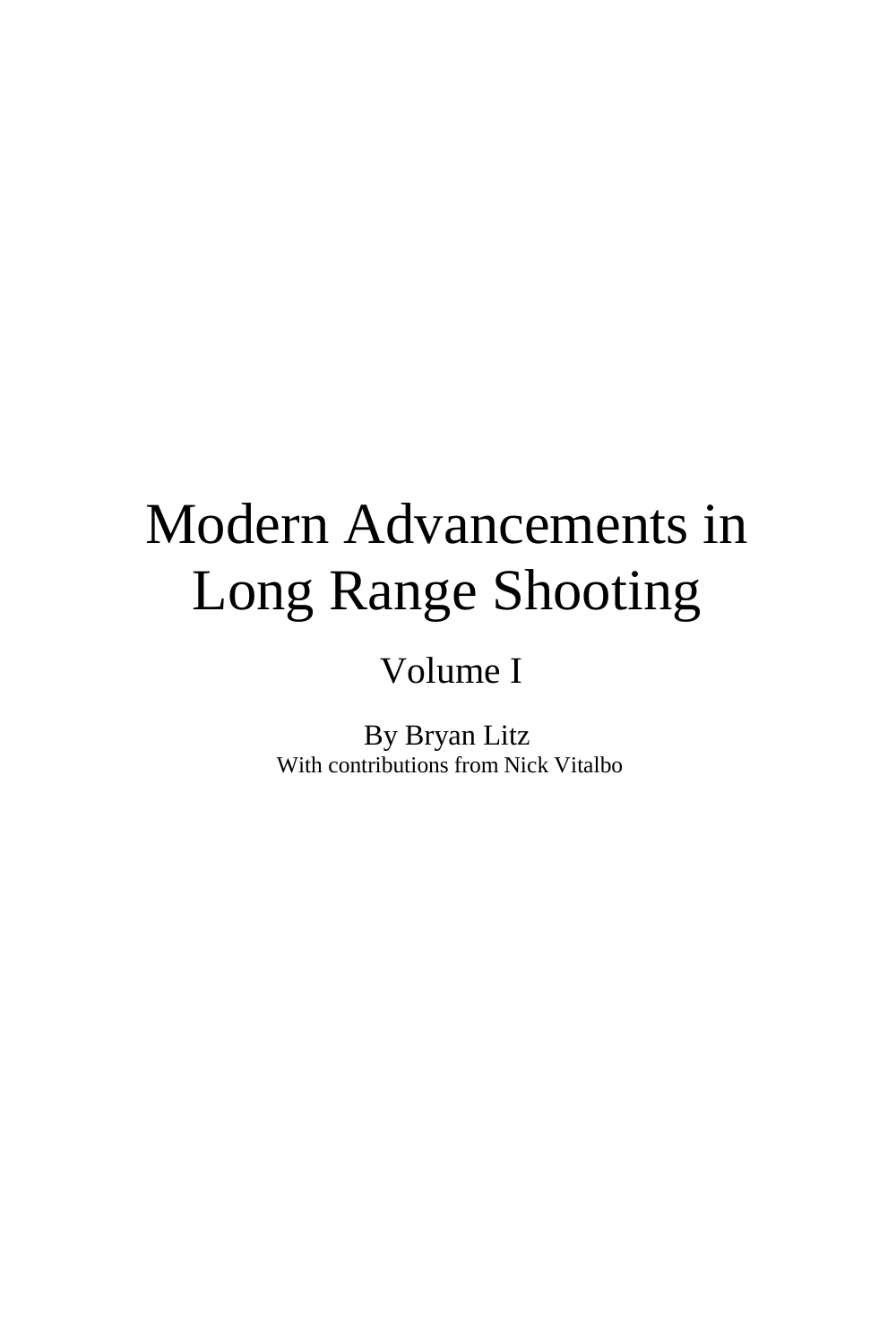# Modern Advancements in Long Range Shooting Volume 1

By Bryan Litz With contributions from Nick Vitalbo

Copyright © 2014 by Applied Ballistics, LLC

All rights reserved. Printed in the United States of America. No part of this publication may be reproduced or distributed in any form or by any means, without the prior written permission of the publisher.

ISBN 978-0-692-20843-4

Published by: Applied Ballistics, LLC 25 South Main Street Cedar Springs, MI 49319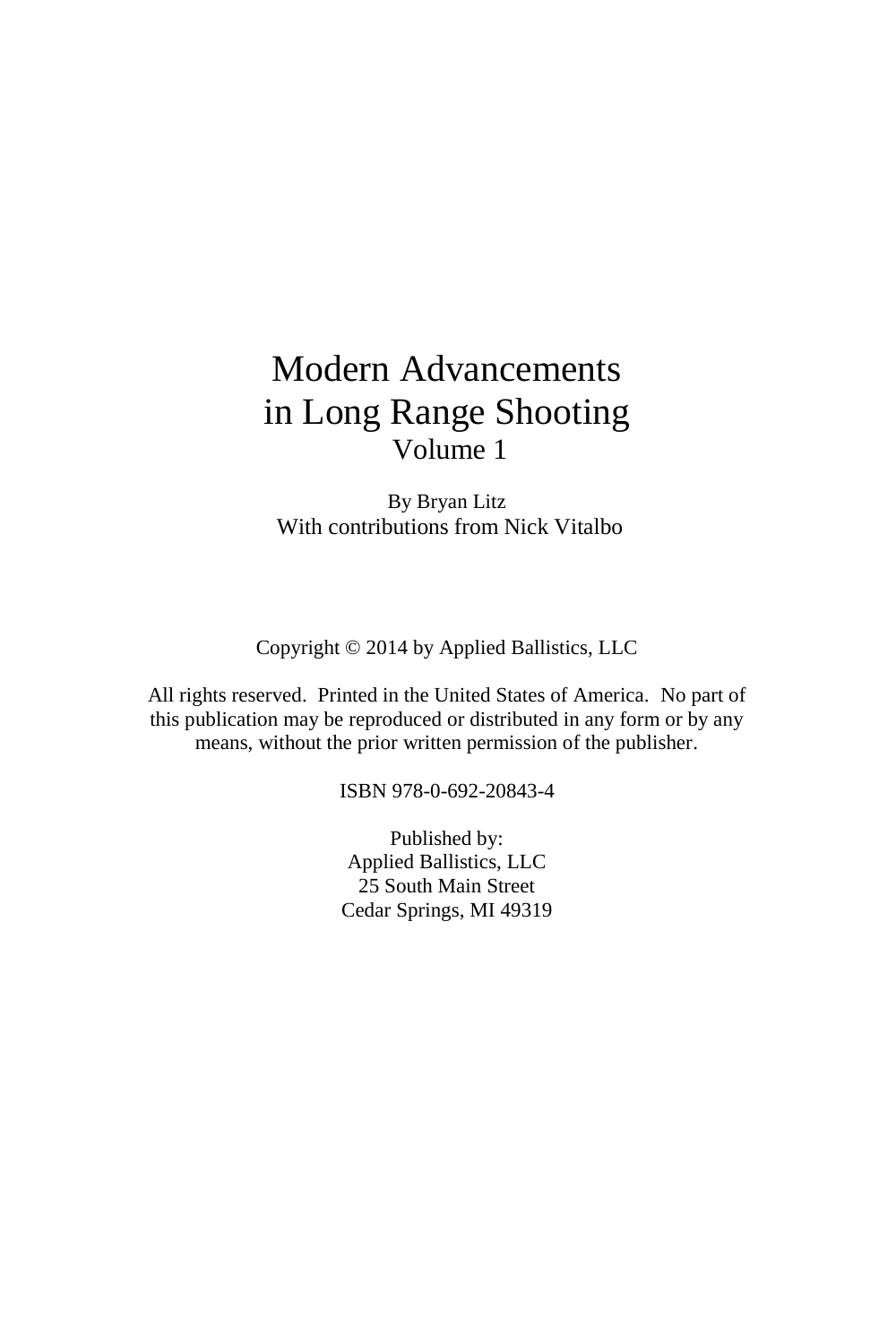## **Contents**

### **[INTRODUCTION](#page-3-0)**

| PART 1: HOW STABILITY AFFECTS BULLET FLIGHT         |  |
|-----------------------------------------------------|--|
|                                                     |  |
| Chapter 2: Stability and Drag - Supersonic 19       |  |
|                                                     |  |
|                                                     |  |
| Chapter 5: Effect of Twist Rate on Precision 69     |  |
| PART 2: MODERN RIFLES, SCOPES, AND BULLETS          |  |
|                                                     |  |
|                                                     |  |
| Chapter 8: Long Range Hunting Bullets  121          |  |
|                                                     |  |
| Chapter 10: Evolution of FULLBORE Bullets  145      |  |
| <b>PART 3: ADVANCEMENTS IN PREDICTIVE MODELING</b>  |  |
| Chapter 11: State of the Art Ballistic Modeling 159 |  |
| Chapter 12: Accounting for Secondary Effects 177    |  |
|                                                     |  |
|                                                     |  |
| PART 4: RANGE, WIND AND VELOCITY MEASUREMENT        |  |
| Chapter 15: Measuring Muzzle Velocity  221          |  |
|                                                     |  |
|                                                     |  |
| Chapter 18: Modern Ballistic Instrumentation 289    |  |
|                                                     |  |
|                                                     |  |
| APPENDIX B: BALLISTICS FORMULAS303                  |  |
|                                                     |  |

L,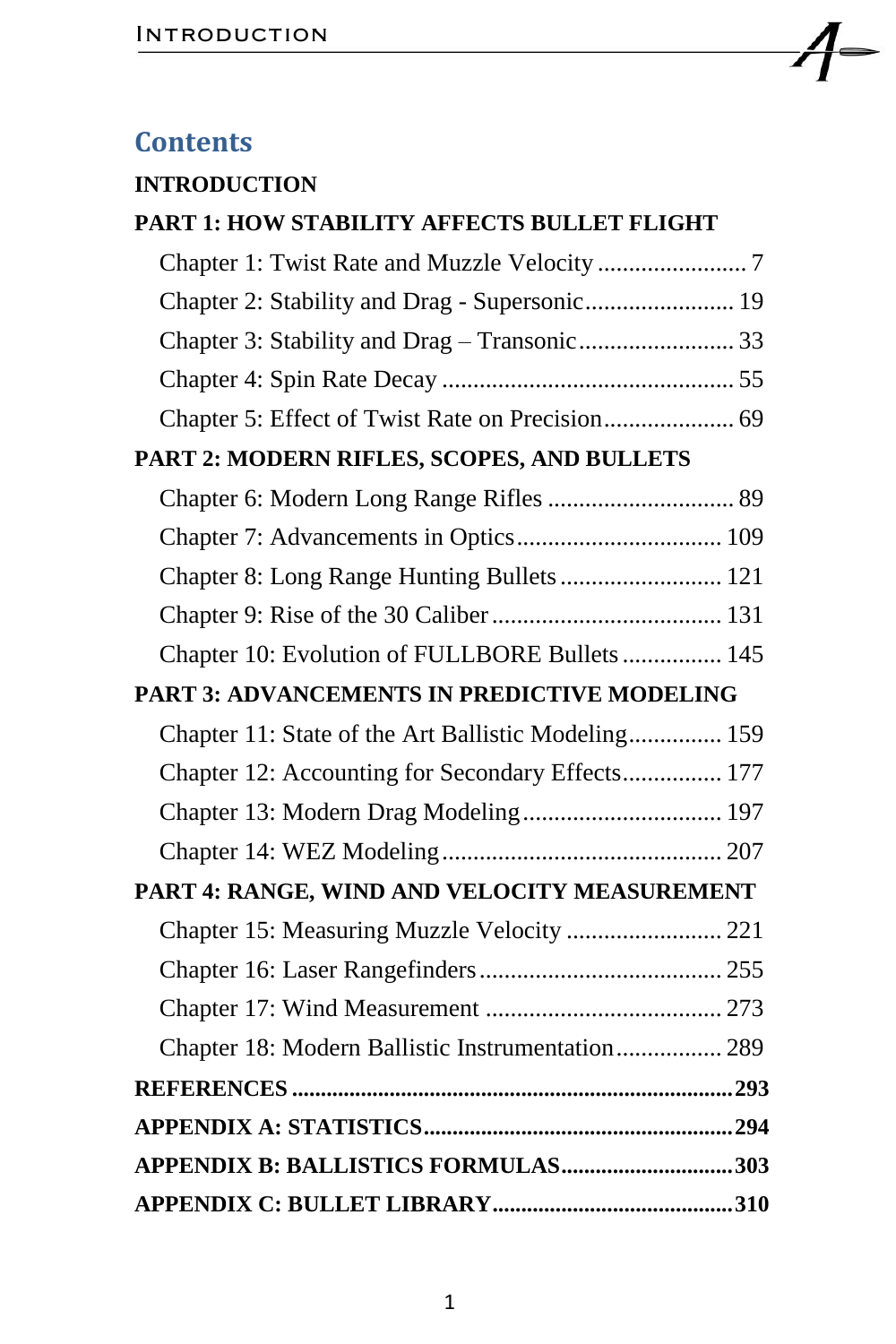<span id="page-3-0"></span>*Modern Advancements in Long Range Shooting* is an ongoing series which deals with the progression of equipment and scientific knowledge used for long range shooting. In particular, new equipment and ideas are tested to determine if and how they can help shooters be more effective at long range shooting. In an industry which is full of advertising and myths, the scientific approach taken by Applied Ballistics is refreshing. Rather than rely on popular opinion or marketing hype, we approach the matter with careful experimentation which is then described in a way that's easy to understand and apply.

Each Volume in the *Modern Advancements* series is comprised of several parts which explore various topics. There is a pattern to how the subjects are addressed. First we'll discuss why the topic is interesting, meaning why it's important to long range shooting. Then we'll consider the common beliefs/opinions, and how that relates to the scientific theory. Finally, we conduct an experiment to determine the truth of the matter, and analyze the results. When necessary, statistical methods are used to help interpret the meaning and certainty of the test results. In every case, an explanation is given as to why the subject is significant and how it represents a *Modern Advancement in Long Range Shooting.*

Part 1 of this Volume is comprised of 4 chapters which explore various aspects of twist rate, stability and bullet flight. Twist rate effects tend to be subtle and difficult to see. Testing different twist rates means two different barrels, which usually means two different guns. This makes it hard to isolate twist rate effects from other variables of the rifles. For the twist rate testing, multiple barrels from the same manufacturer were used which were identical in every way except for the riflings. The barrels were interchanged on a common rifle platform in order to isolate twist rate as much as possible. The effects of twist rate on: muzzle velocity, Ballistic Coefficient (BC), and precision were tested, as well as the effects of rifling profile on spin rate decay over long range. Some very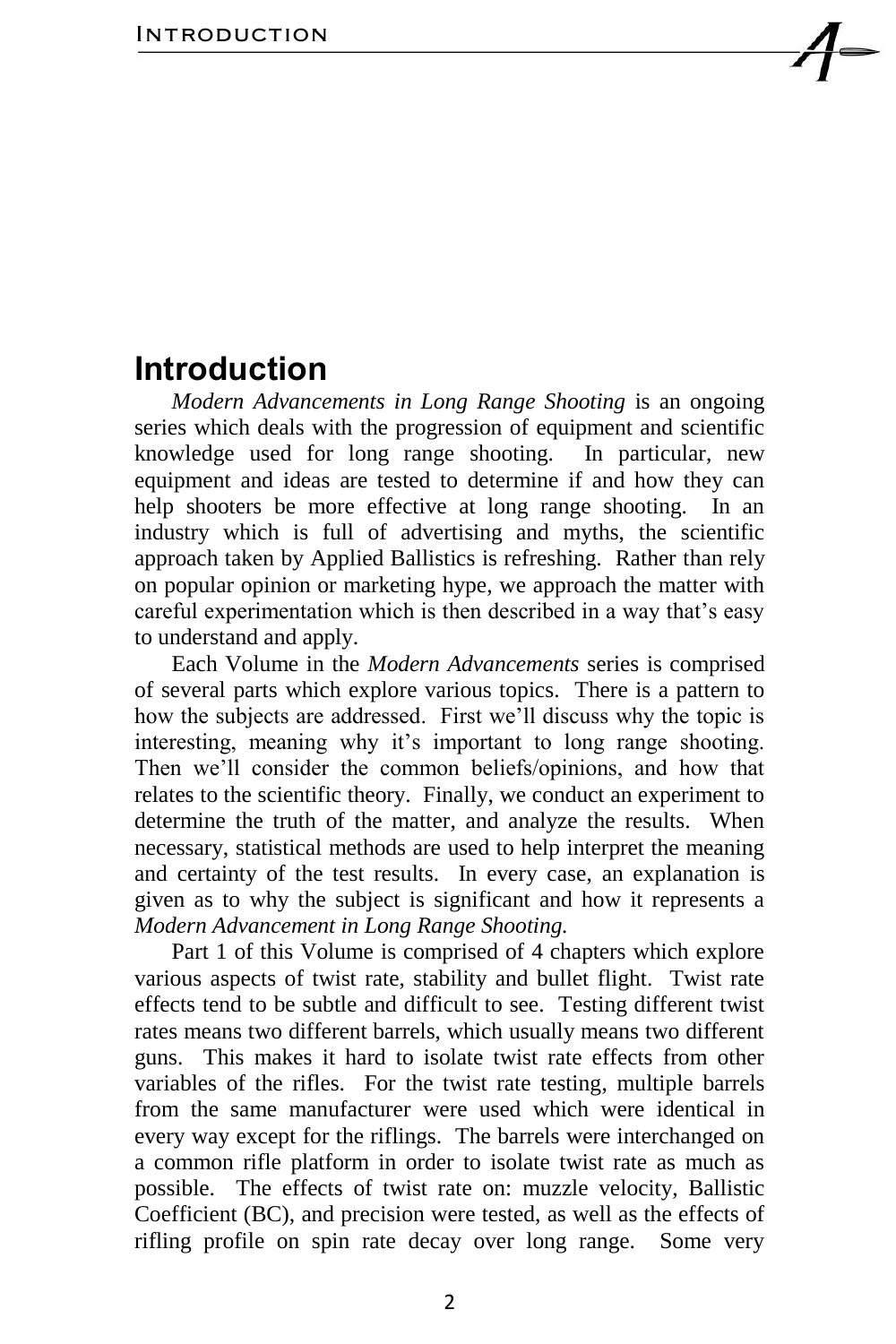interesting relationships were found between stability and drag which are documented in Chapters 2 and 3.

The interest in studying twist rate effects arose from sniper instructor Todd Hodnett. Todd has been observing and talking about the effects of *faster than conventional* twist rates for years. Part 1 of this book explores the effects which Todd first observed shooting .308 Winchester's out to a mile.

Part 2 goes into modern rifle and bullet design. Here we take a look at how designs are evolving to enable long range shooters to achieve higher performance and hit targets at longer ranges. There are so many new things coming out in the industry which claim to offer an advantage, but much of it is smoke and mirrors. The material in Chapter 2 presents some of the fundamental advancements that some rifle, optic, and bullet manufacturers are providing.

Part 3 covers the advancements being made in predictive modeling (like ballistics programs). In past decades, limitations in the precision of long range shooting equipment prevented shooters from hitting small targets at long range. In other words, groups were larger and the accuracy of ballistics programs was not the weak link in the kill chain. However, modern rifles and ammunition have become so capable and precise that ballistics programs now need to provide more accurate fire solutions to longer ranges. Furthermore, shooters need to have the knowledge to use these tools to their full capability in order to get the most out of their equipment. The relatively new practice of Weapon Employment Zone (WEZ) analysis is used to determine hit percentage of long range shots in different conditions.

Finally, Part 4 presents some of the tools used to measure the variables which are important to long range shooters. Muzzle Velocity (MV) is a very important thing to measure, and the tool for measuring it is a chronograph. Despite the importance of accurate MV measurements, there's been little scientific review of the commercially available chronographs. Chapter 15 presents a review of many different chronographs, focusing on their accuracy and precision capabilities.

Except for the chronograph chapter, all of the content in Part 4 was provided by Nick Vitalbo. Nick is an expert in electronics, in particular, laser technology. Nick presents some interesting and useful material on the importance of laser rangefinders and how they work. Nick also describes how laser technology is being adapted to devices which are capable of measuring the wind along a shooters line of sight.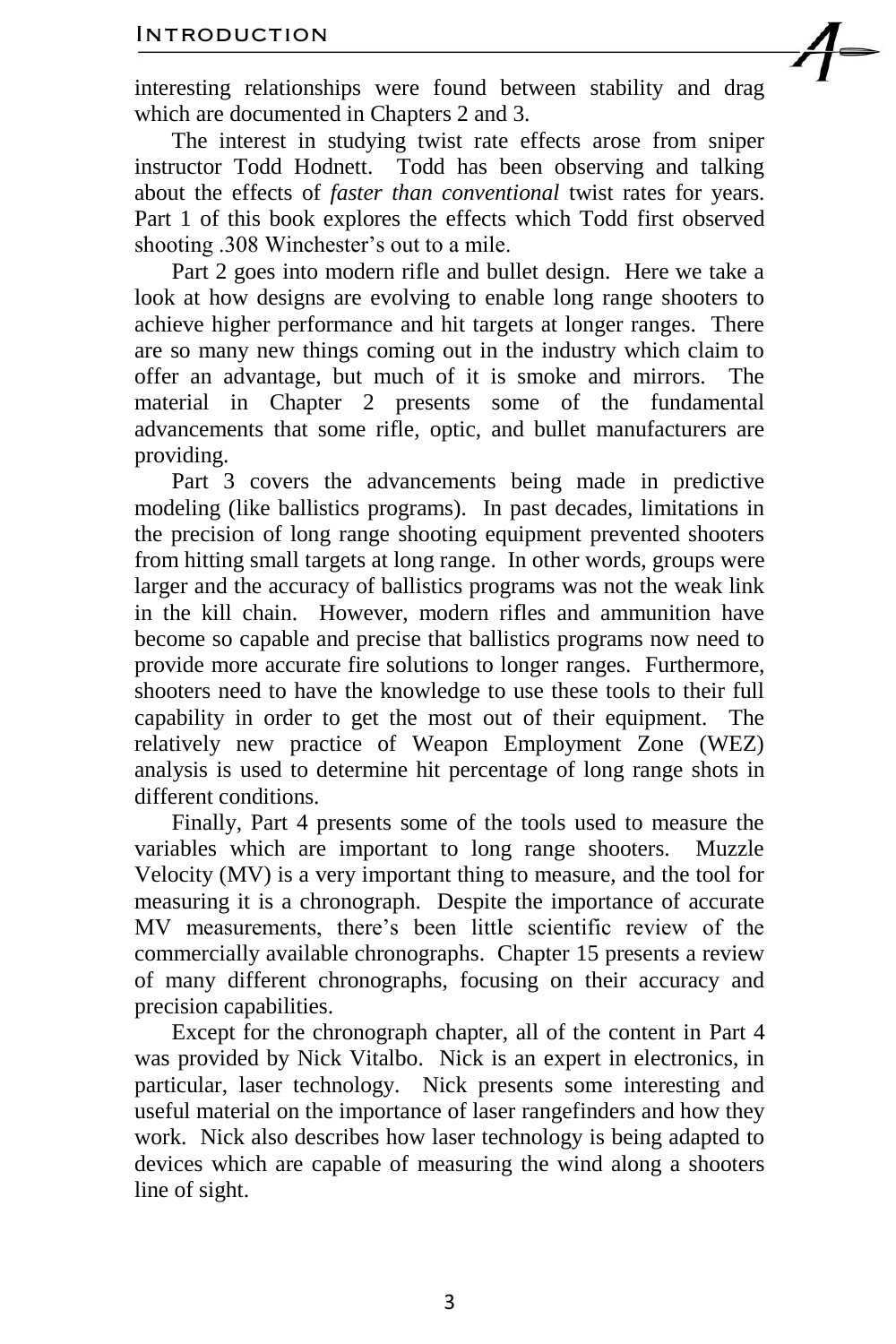*Modern Advancements in Long Range Shooting* **aims to end the misinformation which is so prevalent in long range shooting. By applying the scientific method and taking a** *Myth Buster*  **approach, the state of the art is advanced both in terms of the available tools, and the knowledge to best apply them.**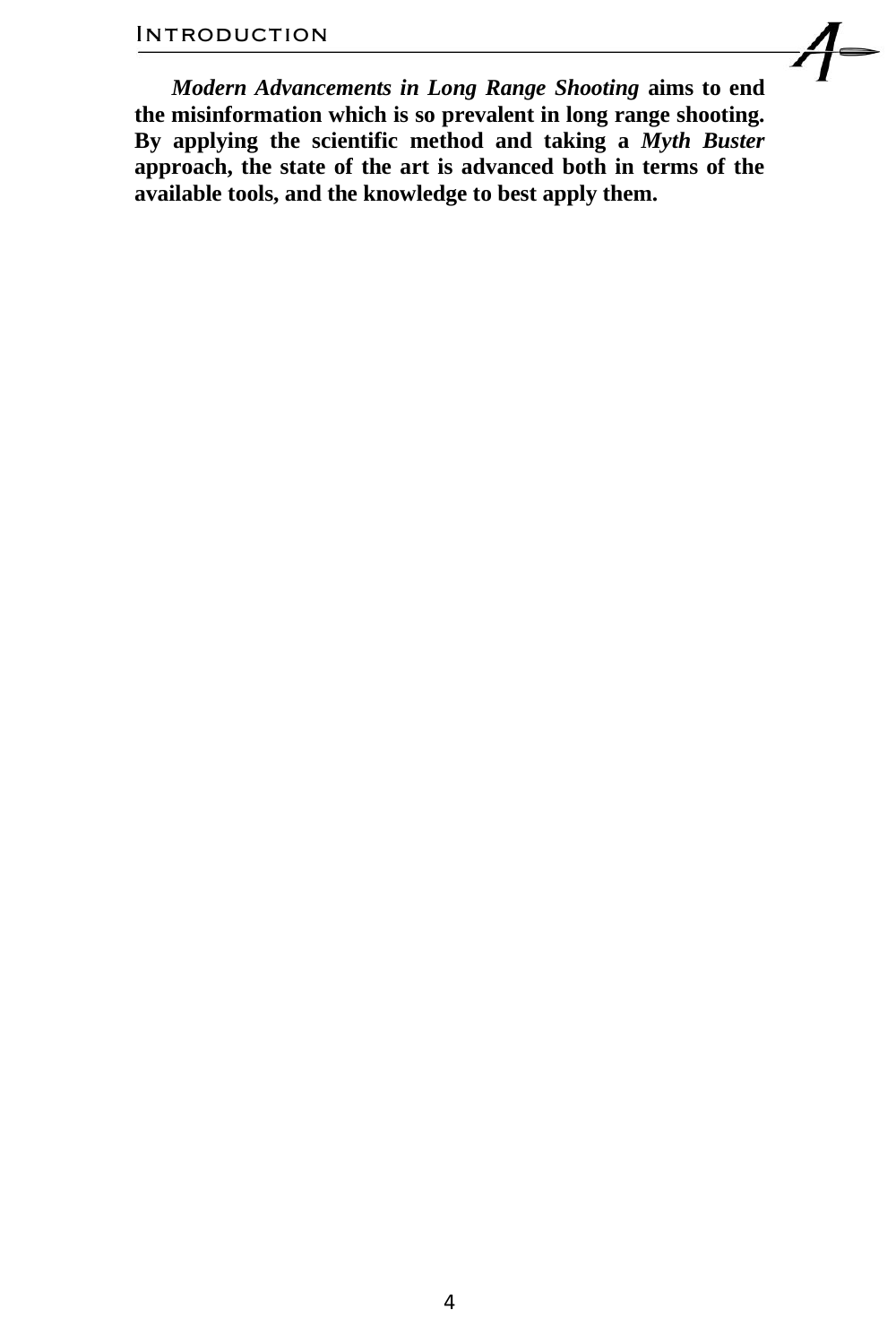### <span id="page-6-0"></span>*Chapter 1: Twist Rate and Muzzle Velocity*

It's a commonly held belief by many shooters that faster twist barrels produce lower muzzle velocity than slower twist barrels, *all else being equal*. This question was briefly addressed in *Applied Ballistics for Long Range Shooting* **[REF 1]** but only from a theoretical standpoint. Is it true? Is there something about faster twist barrels that suppresses muzzle velocity? In this chapter, we'll first review the theory of this issue, and then explore the issue experimentally to see for sure.

#### **Theoretical Approach**

The physical reasoning behind this issue is that the steeper rifling pitch resists the bullets forward motion more than a shallower rifling pitch. In other words; faster twist rate robs from the bullets forward velocity by forcing greater rotational velocity. When you're talking about *robing forward* acceleration with *added rotational*  acceleration, you're talking about an energy balance.

Kinetic Energy (KE) is a common measure used to describe a bullets terminal performance potential. Basically, KE is a measure of how hard a bullet hits based on its mass and velocity. Kinetic energy is measured in foot-pounds (ft-lb). Although it's not explicitly stated, the discussion of KE as it relates to rifles is usually referring to the bullets forward, or linear KE.

In addition to linear kinetic energy, a spinning bullet also has *rotational kinetic energy* which is proportional to its axial inertia and spin rate. As it turns out, a .30 caliber 175 grain bullet fired at 2660 fps has about 2747 ft-lb of linear kinetic energy. When fired from a 1:12" twist barrel, that same bullet has 7.4 ft-lb of rotational kinetic energy.

The basic idea of an energy balance analysis is that you assume the system has a constant amount of energy available. In this case, the energy is produced by a fixed powder charge. The energy is split between pushing the bullet forward and forcing it to spin. The more energy it takes to spin the bullet, the less energy is available to accelerate it forward. Solving the energy balance basically consists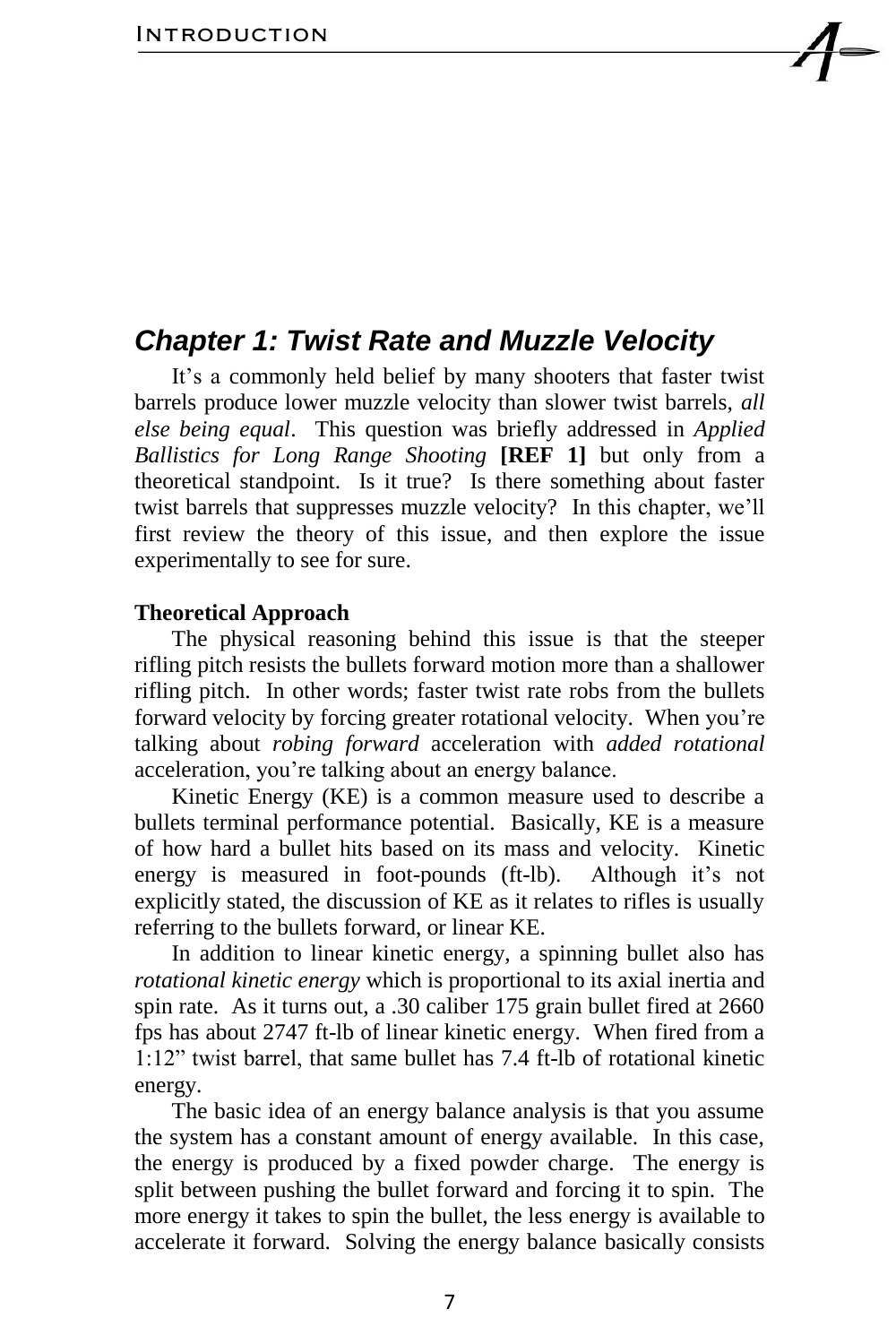of balancing the equations for linear and rotational kinetic energy. The following steps will explain how this is done in principle.

The effect of twist rate on muzzle velocity can be calculated as follows:

1. First determine the total energy possessed by the bullet when fired from a given twist rate. For the 175 grain bullet fired at 2660 fps from a 1:12" twist barrel, the total energy possessed by the bullet is:

> Linear kinetic energy of 2747 ft-lb plus Rotational kinetic energy of 7 ft-lb Total kinetic energy  $= 2754$  ft-lb

This *total kinetic energy* of 2754 ft-lb is a fixed amount of energy that's provided by the powder charge. Regardless of how the energy is distributed between forward motion and spin, 2754 ft-lb is all there is.

- 2. Next, determine the rotational kinetic energy for the same bullet fired from a faster twist. For a 1:8" twist barrel, the 175 grain bullet will have 17 ft-lb of rotational kinetic energy<sup>1</sup>.
- 3. Next, subtract this energy from the total available in the system:  $2754$  ft-lb  $- 17$  ft-lb  $= 2737$  ft-lb.
- 4. Finally, determine what forward velocity corresponds with the remaining 2737 ft-lb of linear kinetic energy: 2655 fps.

So according to the theoretical analysis, going from a 1:12" twist to a 1:8" twist should reduce the average muzzle velocity by 5 fps in the case of a 175 grain bullet in the 2660 fps range. That breaks down to 1.25 fps per inch of twist rate.

To put this result into perspective, typical random variations in muzzle velocity for good long range ammo is around 30-40 fps, not to mention shifts in average muzzle velocity due to temperature effects which can easily exceed 10 fps.

To summarize the theoretical conclusion:

#### *Barrel twist does have an effect on muzzle velocity. However the effect is so small that it's of no practical concern*.

Although this theoretical result is compelling, there are many examples of shooters who believe they've witnessed faster twist

<sup>&</sup>lt;sup>1</sup> In the same way that linear kinetic energy is proportional to velocity squared ( $KE = \frac{1}{2}$  mv<sup>2</sup>) rotational kinetic energy is proportional to spin rate squared ( $KE_R = \frac{1}{2} I_x \Omega^2$ ).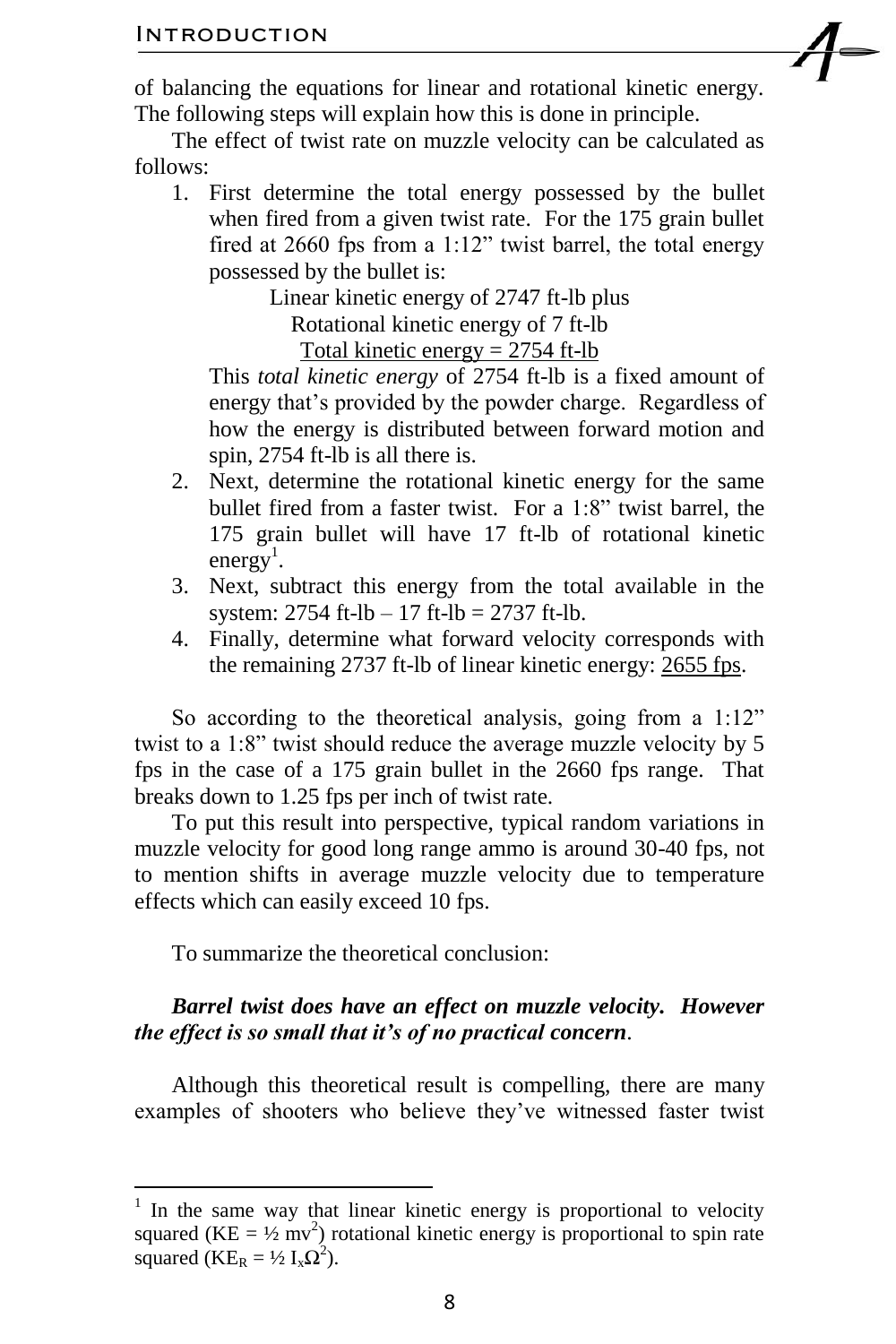rates depressing muzzle velocity. Because of this, we'll now shift gears from theoretical calculation to live fire experimentation.

#### **Experimental Approach**

The key to this (and many other) experimental analysis is related to a phrase used in the first paragraph of this chapter: *all else being equal.* In Latin, this phrase translates to Ceteris Paribus, and is a common caveat used in scientific analysis. *The trouble with many observations in the shooting world is that conclusions are drawn based on observations in which all else is not equal, weather the shooter knows it or not*.

For example, imagine you had a .308 with a 1:12" twist barrel that produced a certain velocity with a given handload, then fired that handload from a different .308 with a different twist rate and observed a difference in velocity. Could you say the difference in MV was attributable to the different twist rate? There may be too many other variables involved to know for sure. For example, if the barrels are not the same length, the comparison obviously wouldn't be valid. If the chambers are different in the rifles, that could cause a difference in MV as well. If you tested the muzzle velocities with different chronographs which weren't both accurate, it could give you the impression there was a difference in velocity when actually there's not. In fact there's a long list of things that might affect muzzle velocity and have nothing to do with twist rate. These effects may have given rise to the perception that a correlation exists, when in fact, there is none.



**Figure 1.1 Savage rifle with 6 barrels**

In order to conduct a meaningful experiment in which variables are controlled as much as possible, the following procedure was used.

The testing was conducted all on the same day within the span of a couple hours to minimize effects of temperature.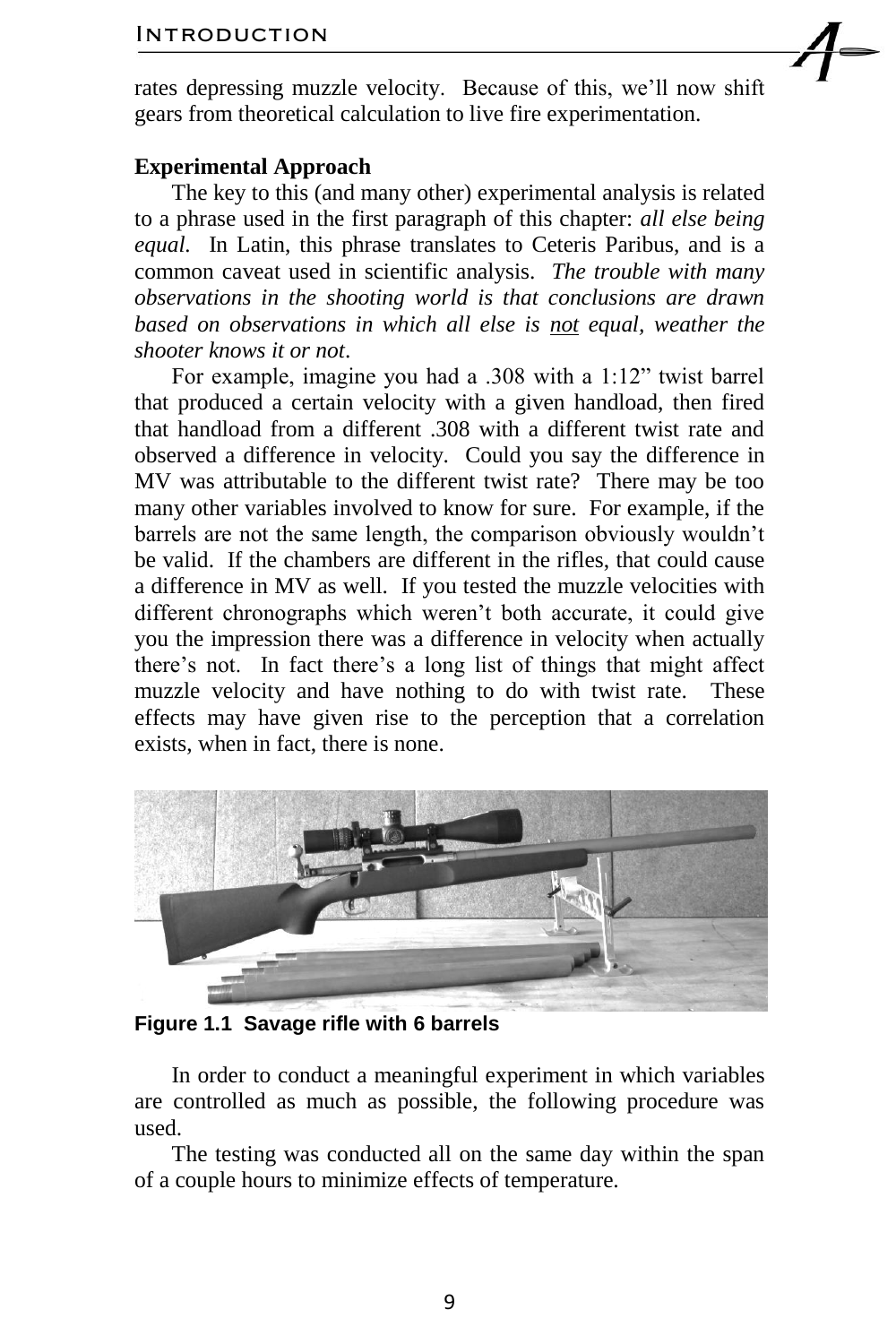The ammo used in the testing was hand loaded with weighed powder charges all of the same lot number. The bullets and primers used were also from the same lot number.

Two similar but different bullets were loaded for this test:

- 1. .30 caliber 175 grain Sierra MatchKing and
- 2. .30 caliber 175 grain Berger Tactical OTM.

Both bullets were seated to the same SAAMI COAL of 2.800" (very similar to the military's M118LR ammunition).

Six barrels of equal length (24") and contour (1.125" straight) were obtained from Bartlein Barrels. All the barrels were made at the same time, chambered with the same .308 Winchester SAAMI spec reamer and set up for the Savage precision target action. After break-in and fouling, 10 shots were fired from each barrel and the velocity of each shot was recorded. The barrels were rotated on and off the same platform (stock, action, and scope) see Figure 1.1. Three of the barrels were made with standard 5R riflings in 1:8", 1:10", and 1:12" twists. Three additional barrels were also fired to determine if details of rifling configuration (other than twist) would have an effect on muzzle velocity.

One of the barrels tested was a 1:10"-8" gain twist. There is an argument to be made for gain twist rifling having an effect on muzzle velocity due to the energy expended in shearing the surface of the bullet as the twist rate gradually changes. The other two barrels were constant 1:10" twist standard 5-groove riflings; one in right hand twist and the other in left hand twist. The comparison between standard rifling and 5R rifling will be interesting to see if rifling profile effects muzzle velocity. However there's really no reason why the left twist barrel should be different, it was just included because it was available.

#### **Experimental Results**

The average muzzle velocity and standard deviation (SD) for the 10 shots from each barrel are shown in Figures 1.2 and 1.3. Also shown in the figures are plots showing how the velocity trends with twist rate.

In this analysis where we're attempting to measure a very weak relationship, it's important to consider the measurement uncertainty. The error bars shown on each data point represent the 95% confidence intervals for the sample mean of velocity. In other words, based on the Standard Deviation of the sample, the error bars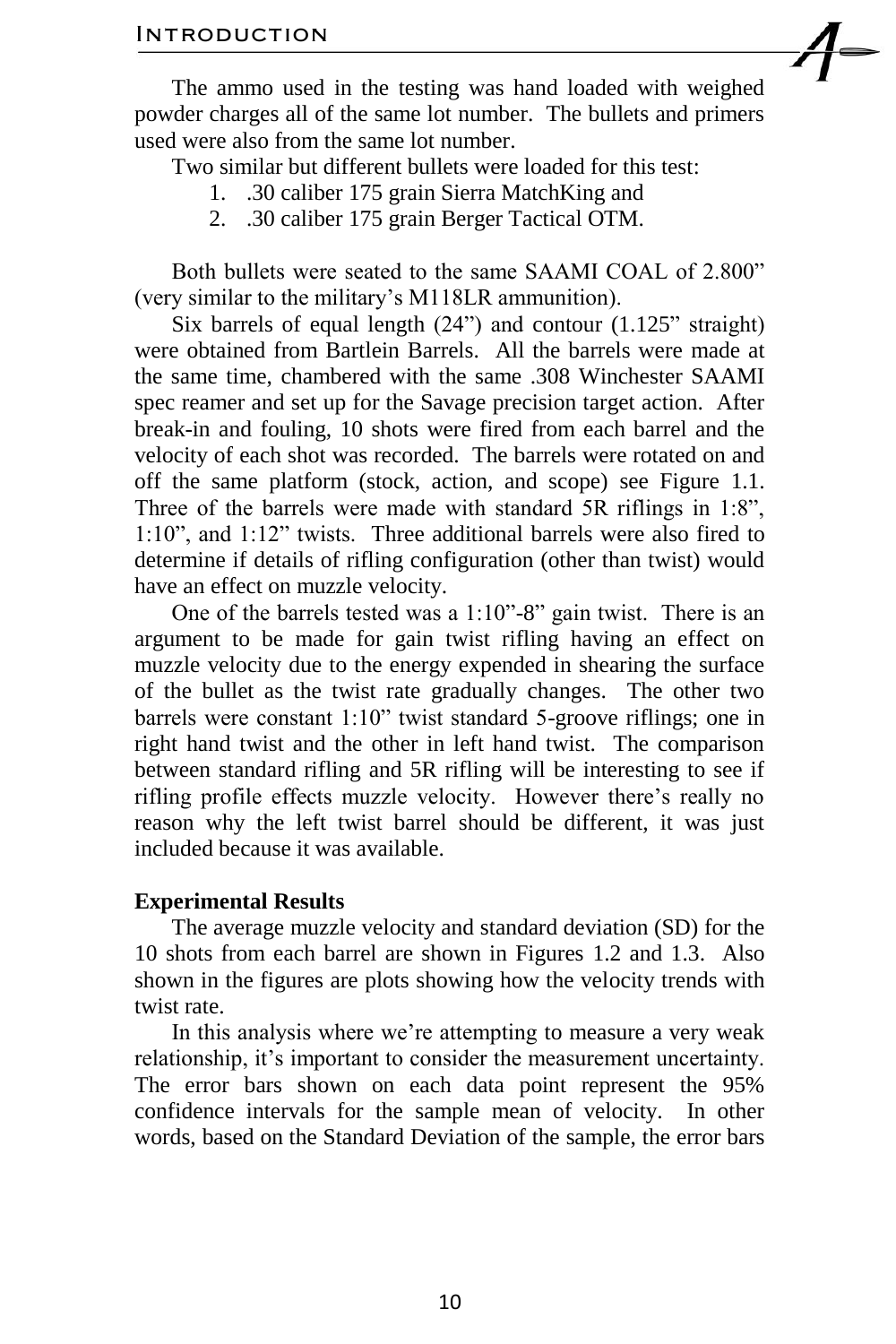$\overline{a}$ 

show where another 10 shot average would be likely to fall, with 95% confidence<sup>2</sup>.

The significance of this statement and the placement of the error bars suggest that the experimental results *do not statistically prove* that there is *necessarily* a correlation between twist rate and muzzle velocity. In other words, the effect is *in the noise*, as our theoretical analysis suggested.



**Figure 1.2. Data showing weak relationship between twist rate and MV for various twist rates and rifling profiles. From fast-toslow, the three 1:10" twist barrels are: 5R, 5-Groove, 5-Groove Left Twist.**

However, statistics can do more for us here. The sloped line going thru the data points is the best fitting linear relationship to the

 $2$  This is a different confidence interval than where a single shot would be expected. See Appendix A for a supporting discussion of standard deviation vs. standard error and other statistics based on the Central Limit Therom.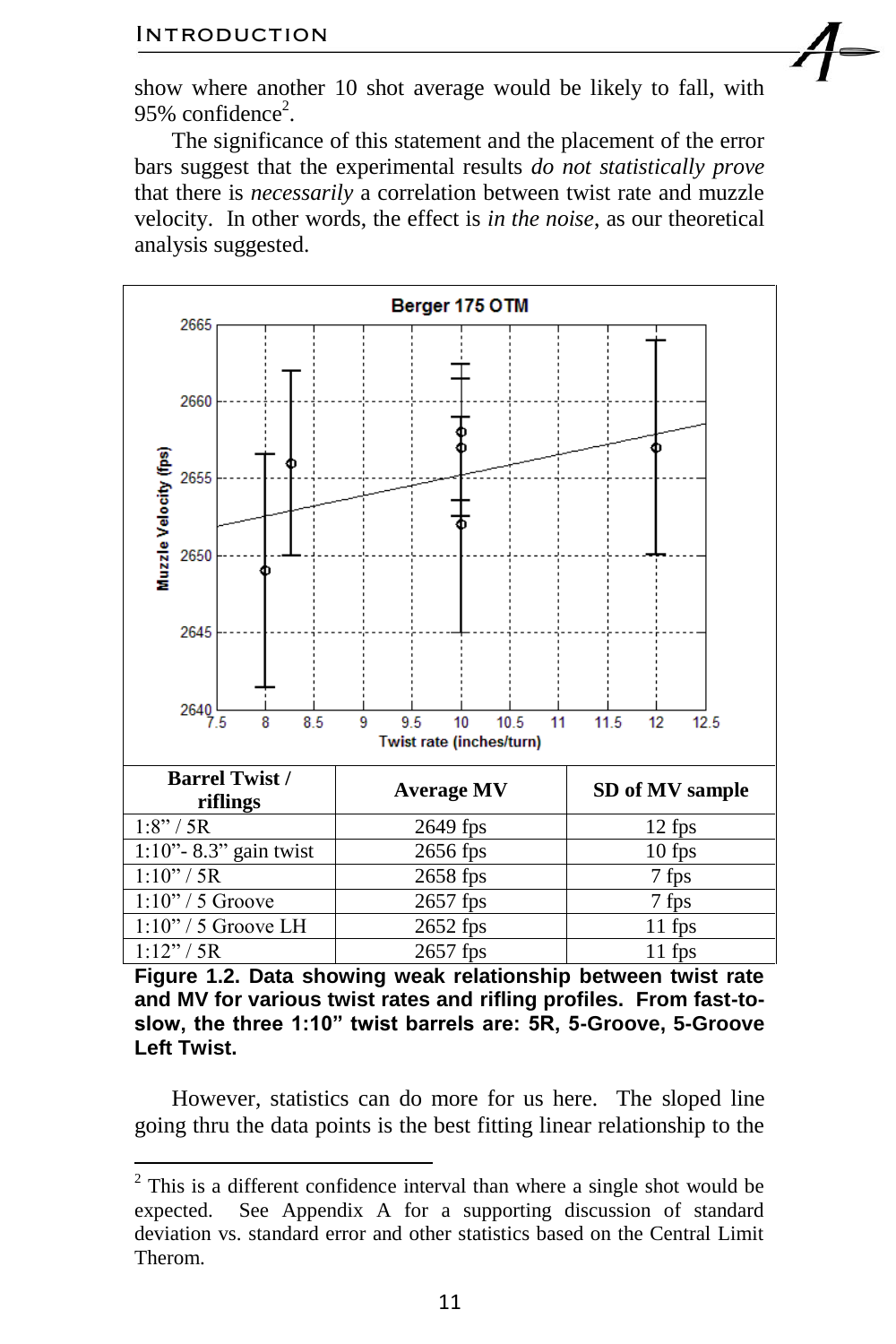data. The two relevant attributes of this line are its slope and its correlation coefficient. In layman terms, the slope of the line represents how much the velocity changes in relation to barrel twist. The correlation coefficient says how real the relationship is.



**Figure 1.3. Data showing weak relationship between twist rate and MV for various twist rates and rifling profiles. From fast-toslow, the three 1:10" twist barrels are: 5-Groove Left Twist, 5- Groove, and 5R.**

The data for the Berger 175 OTM suggests a relationship of 1.33 fps per inch of twist. This relationship has a correlation coefficient of 0.55.

The data for the Sierra 175 SMK suggests a relationship of 0.05 fps per inch of twist. This relationship has a correlation coefficient of 0.03. Note the data point for the 1:12" twist barrel in the Sierra bullet data appears to be the outlier which disrupts the trend.

Considering the stronger correlation coefficient for the Berger data, we should have more confidence in the relationship of 1.33 fps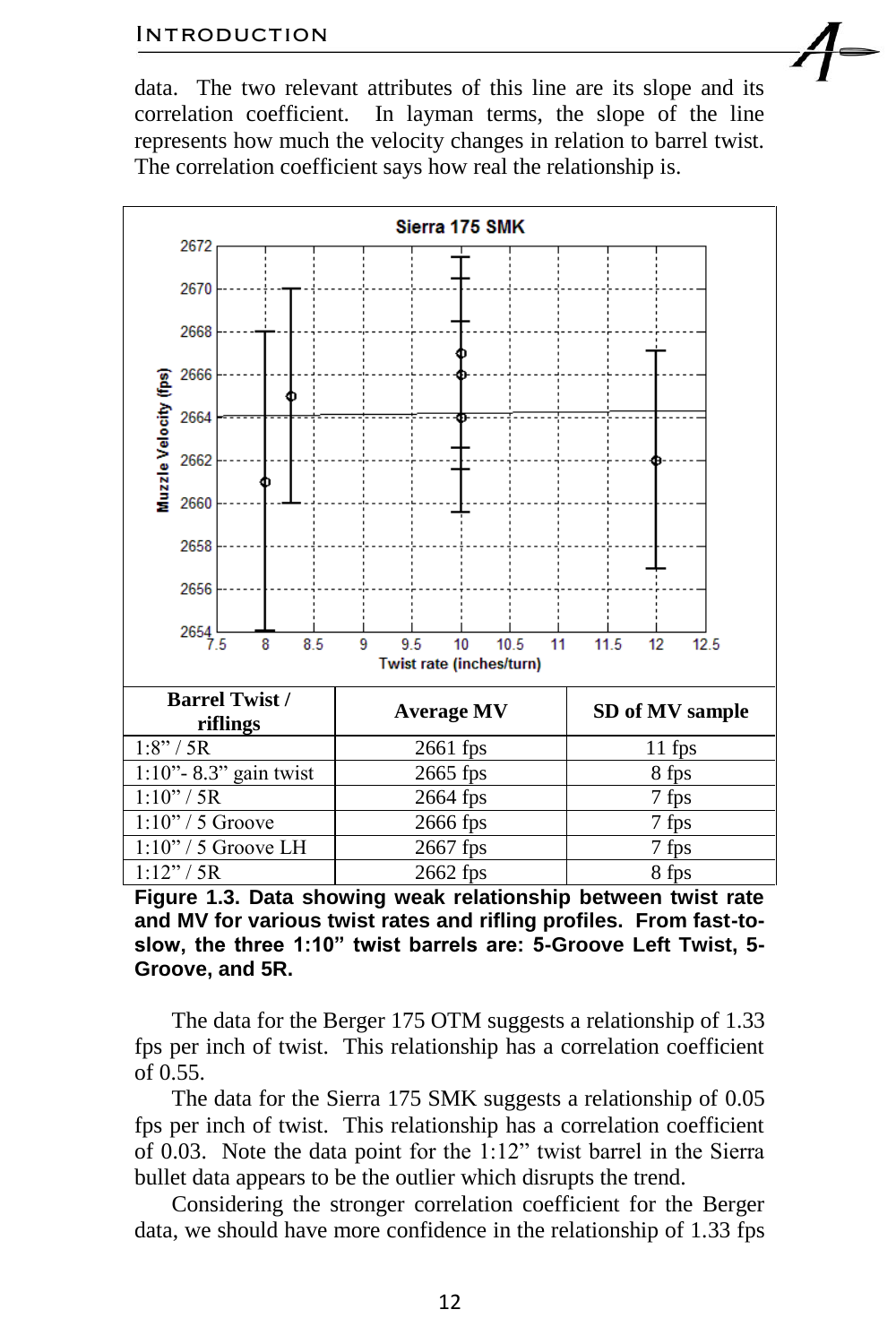per inch of twist than the 0.05 fps per inch of twist suggested by the Sierra data which correlated more weakly.

Remember that our theoretical analysis suggested a relationship of 1.25 fps per inch of twist, which compares reasonably well to the experimental result of 1.33 fps per inch. We'll come back to the theoretical vs. experimental result in a moment, but first let's discuss a few more interesting results of the testing.

You'll notice that the Sierra ammunition produced 9 fps higher velocity on average compared to the Berger loaded ammunition (2664 fps vs. 2655 fps). What could be the cause of that? One possibility is a difference in surface finish. Another possibly is that the Berger bullet is slightly longer than the Sierra, thereby taking up more room in the case when loaded to the same 2.800" COAL.

Another noteworthy result is the effect of the various rifling profiles in the 1:10" twist barrels. Given the overlapping error bars, the data suggests that rifling profile has no significant effect on muzzle velocity. Because the velocity was so similar for all three 1:10" twist barrels of various profiles, it's not surprising that the fastest barrel for the Sierra bullet was not the fastest barrel for the Berger bullet. In fact, the fastest and slowest barrels were reversed for the two bullet brands, while the middle (standard 5-Groove) was the same. In other words, since rifling profile has no real effect, there's no reason to believe the order would be the same for both bullet types. There was only a 3-6 fps difference for all 3 profiles.

Overall the experiment was a success. Results were produced that are repeatable, and have defined uncertainty bounds. Furthermore, the experimental results agree well with the theoretical calculation. The testing was done in a way to minimize or eliminate effects which are not related to twist rate (such as chamber, barrel length, bore finish, rifle weight, etc.) When theory is supported with real world experimentation, broader application of the theory is justified.

#### **Expanding the Scope**

The previous two sections presented a theoretical calculation and experimental results for the relationship between barrel twist rate and muzzle velocity which agreed fairly well. However, both these studies were limited to 175 grain .30 caliber bullets fired around 2660 fps. Within this realm, we concluded and demonstrated that a correlation does exist, but it's not worth considering.

What about bullets of other weight, caliber, and velocities? Just because there's not a large effect for 175 grain .308 bullets, we shouldn't assume that there's no effect for any bullets!

Generalization of results is a common scientific folly of the shooting sports and we're not going to make that mistake here.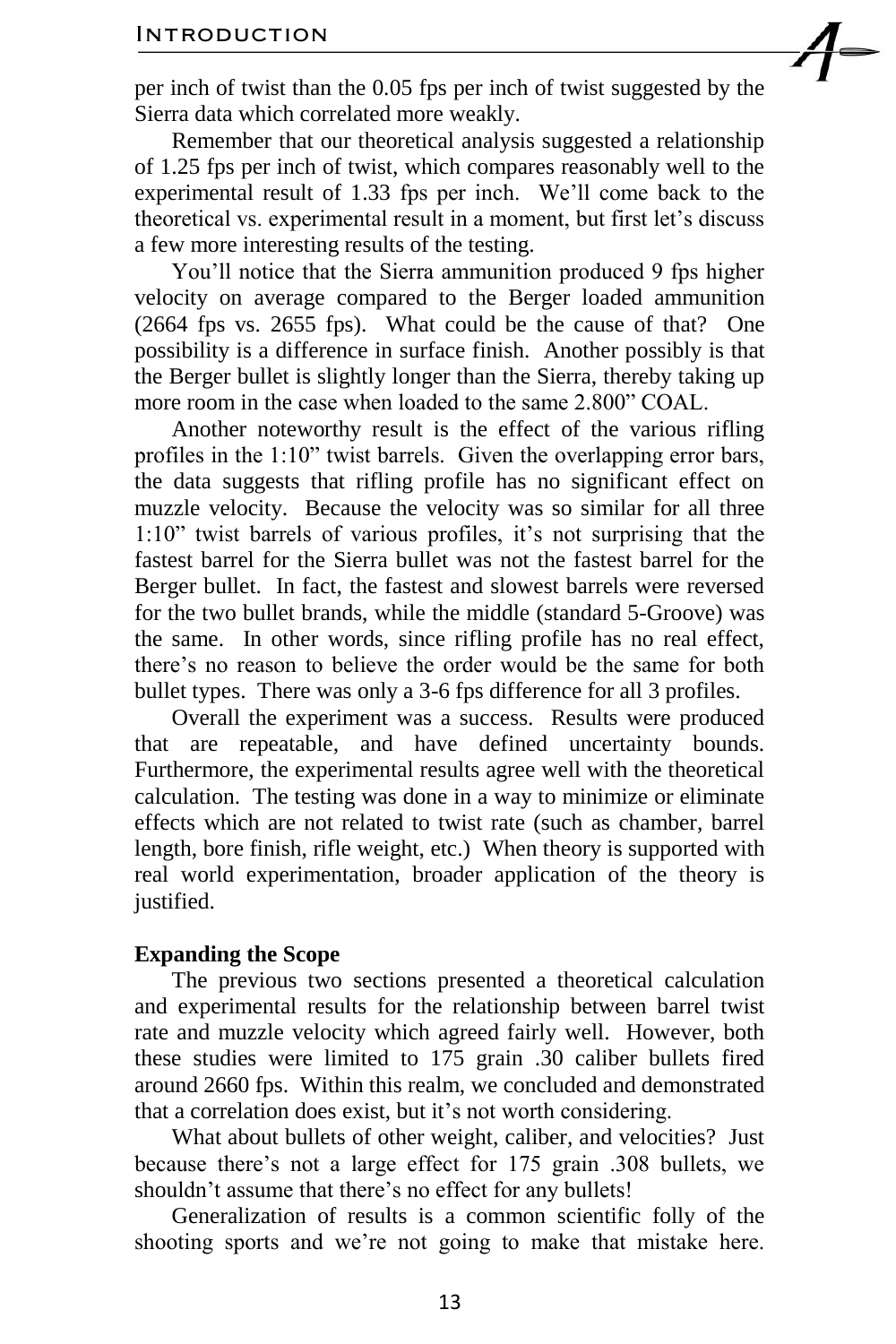However we're also not going to actually live fire similar tests with 6 barrels of every caliber either. Instead, *we'll use the theoretical method which was validated for .30 caliber, and scale it to other applications*.

Returning to the theoretical calculation at the beginning of this chapter, we'll examine calculations for a range of; bullet caliber/weight, muzzle velocity and barrel twist rate.

In our first example, we'll consider a 52 grain varmint bullet fired at 3600 fps from a  $1:14$ " vs.  $1:12$ " twist barrel. This is a typical varmint hunting application based on the common .22-250 or .220 Swift cartridges.



|       |        | $\cdots$<br>. |                   |               |              |
|-------|--------|---------------|-------------------|---------------|--------------|
| Twist | Fps.   | RPM           | <b>Rotational</b> | <b>Linear</b> | <b>Total</b> |
| 1:14" | 3600   | 185.143       |                   | 1494.9        | '512.4       |
| l:12" | 3592.5 | 215,550       | 23.7              | 1488.1        | 1512.4       |

**Figure 1.4. A 52 grain Flatbase Varmint bullet loses about 3.75 fps per inch of twist.**

As you can see, the 1:12" twist produces 7.5 fps less velocity than the 1:14" twist, which is a difference of 3.75 fps per inch of twist. Due to the differences between this varmint bullet and the .308 bullet (smaller caliber, lighter weight, traveling at higher speed, with slower twist) produces a different relationship between twist rate and muzzle velocity. Going from a 1:14" to a 1:10" twist is a 4" difference, and would reduce muzzle velocity by about 15 fps. Although the actual fps/inch of velocity loss is different for this varmint bullet than for the .308 caliber example, 3.75 fps is still rather insignificant for a bullet traveling at 3600 fps.

Let's look at another example. Moving up in scale, you can see in Figure 1.5 that the .338 caliber 250 grain Berger Hybrid bullet slows from 2800 fps to 2795.5 fps when twist is increased from 1:12" to 1:10" fps. That's about 2 fps per inch. Again this is an insignificant difference from any way you look at it. To summarize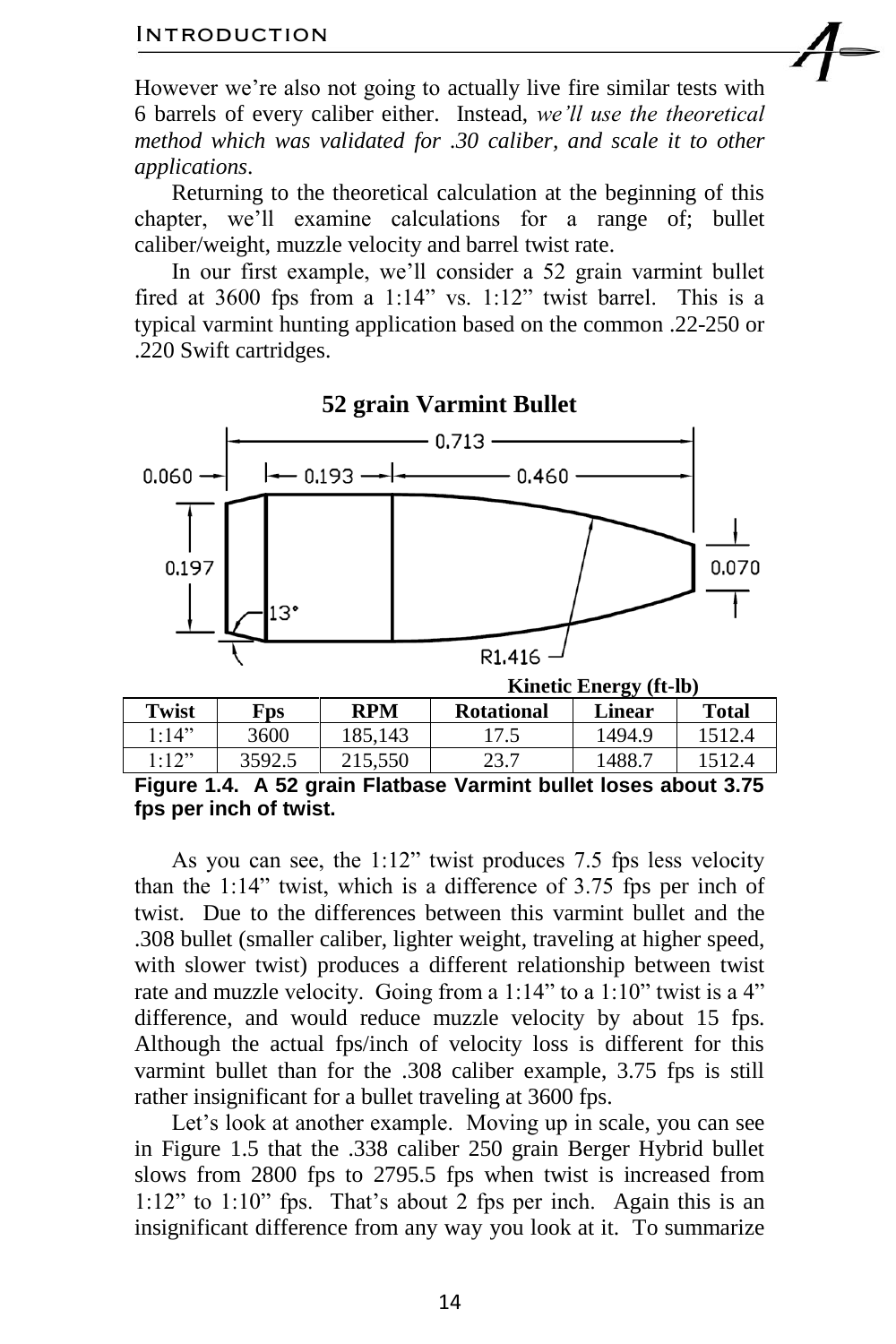the calculations, we've seen everything from 1.25 fps per inch for the .30 caliber example to 3.75 fps per inch for the Varmint round.



#### **.338 caliber 250 grain Berger Hybrid**

|       |                         | <b>INITIALLY LITTLE IN A LITTLE IN A LITTLE IN A LITTLE IN A</b> |                   |        |              |
|-------|-------------------------|------------------------------------------------------------------|-------------------|--------|--------------|
| Twist | $\mathbf{F}\mathbf{DS}$ | <b>RPM</b>                                                       | <b>Rotational</b> | Linear | <b>Total</b> |
| l:12" | 2800                    | 168.000                                                          | 29.3              | 4347.8 | 4377.1       |
| l:10" | 2795.9                  | 201.303                                                          | 42.               | 4335.0 | 4377.1       |

**Kinetic Energy** 

**Figure 1.5. This .338 caliber 250 grain bullet loses about 2 fps per inch of twist.**

I've repeatedly made the statement that the effect of twist rate on muzzle velocity is *insignificant,* but what does that really mean? With no further description, insignificant is a subjective term. How do we know that, for example, the 15 fps lost in going from 1:14" to 1:10" twist is truly insignificant for a Varmint hunter? More velocity is better, but at some point the difference isn't big enough to worry about.

In this case, one way to consider the significance of a number like 15 fps is to think of it in terms of the normal fluctuation in shotto-shot muzzle velocity. Good hand loads will have standard deviations (SD's) of 10 fps or less, meaning that 95% of shots will be within  $+/- 20$  fps from the average. This window of uncertainty encompasses the difference in velocity between the 1:14" and the 1:10" twist. From this point of view, it seems reasonable that we can call the difference in velocity *insignificant.* 

Another way to look at the 15 fps difference in muzzle velocity is in terms of hit percentage on a certain target. Assuming correct fire solutions in both cases, how much would your hit percentage increase based on the difference in ballistic performance resulting from that 15 fps in a varmint hunting scenario?

A Weapon Employment Zone (WEZ) analysis can shed some light on this for us. Using the Applied Ballistics Analytics software package, we're able to calculate the hit percentage for this particular bullet on a given target, range and environment. To model this varmint hunting scenario, we'll use a 5" circle at 400 yards. We'll assume a  $+/-$  2mph uncertainty in wind, and a  $+/-$  10 yard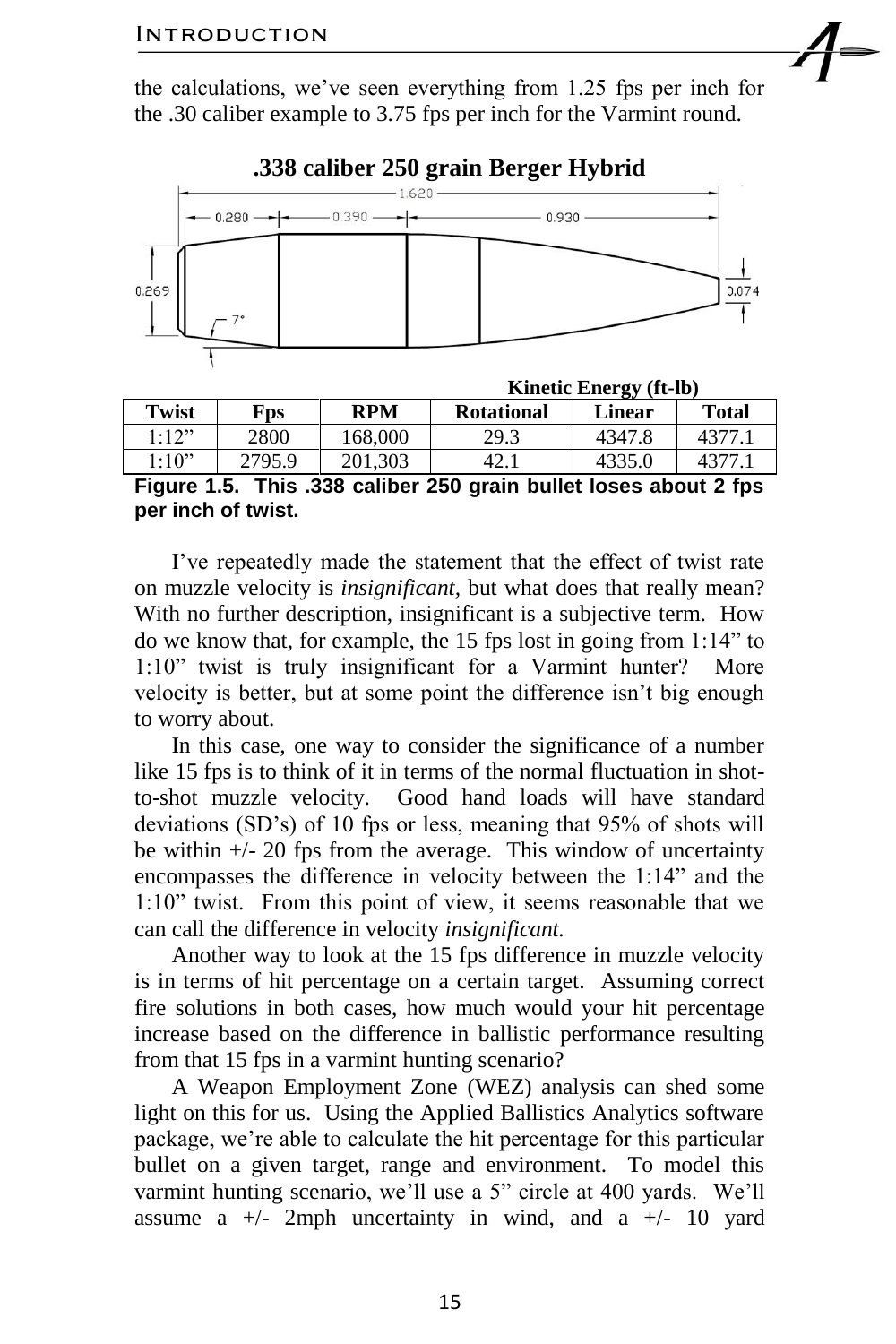uncertainty in range. Rifle and shooter will be modeled as capable of ½ MOA groups, and ammo as having 10 fps Standard Deviation.

Figure 1.6 shows the results of the WEZ analysis. At 3600 fps, the ballistic performance produces a 94.0% hit percentage on the 5" circle at 400 yards. At 3585 fps, the hit percentage is reduced by 0.1% to 93.9%.



**Figure 1.6. This table shows how much is hit percentage is affected by going from a 1:14" twist to a 1:10" twist.** 

Based on this analysis, it's safe to say that *the difference between the 1:14" and the 1:10" twist barrel is insignificant because the difference in hit percentage is negligible*.

#### **Final Conclusion**

The conclusions reached in this chapter are supported by a combination of experimental and theoretical results.

*The effect of barrel twist rate on muzzle velocity is minimal across the spectrum of small arms. Any performance metrics related to muzzle velocity are not significantly affected by barrel twist rate effects.*

Even in the worst case scenario (varmint round) where the velocity is affected almost 4 fps per inch of twist, that's 4 fps out of 3600 fps; a very minor affect. It's been shown thru WEZ analysis that the hit percentage on a 5" circle at 400 yards is only affected by 0.1%.

In the real world of lot variation, muzzle velocity uncertainty, temperature effects, etc. there is simply no practical reason to worry about muzzle velocity reduction due to twist rate.

This general conclusion has eluded common knowledge for years due to the *less than scientific* observations and anecdotal evidence on which such opinions were based and strongly held.